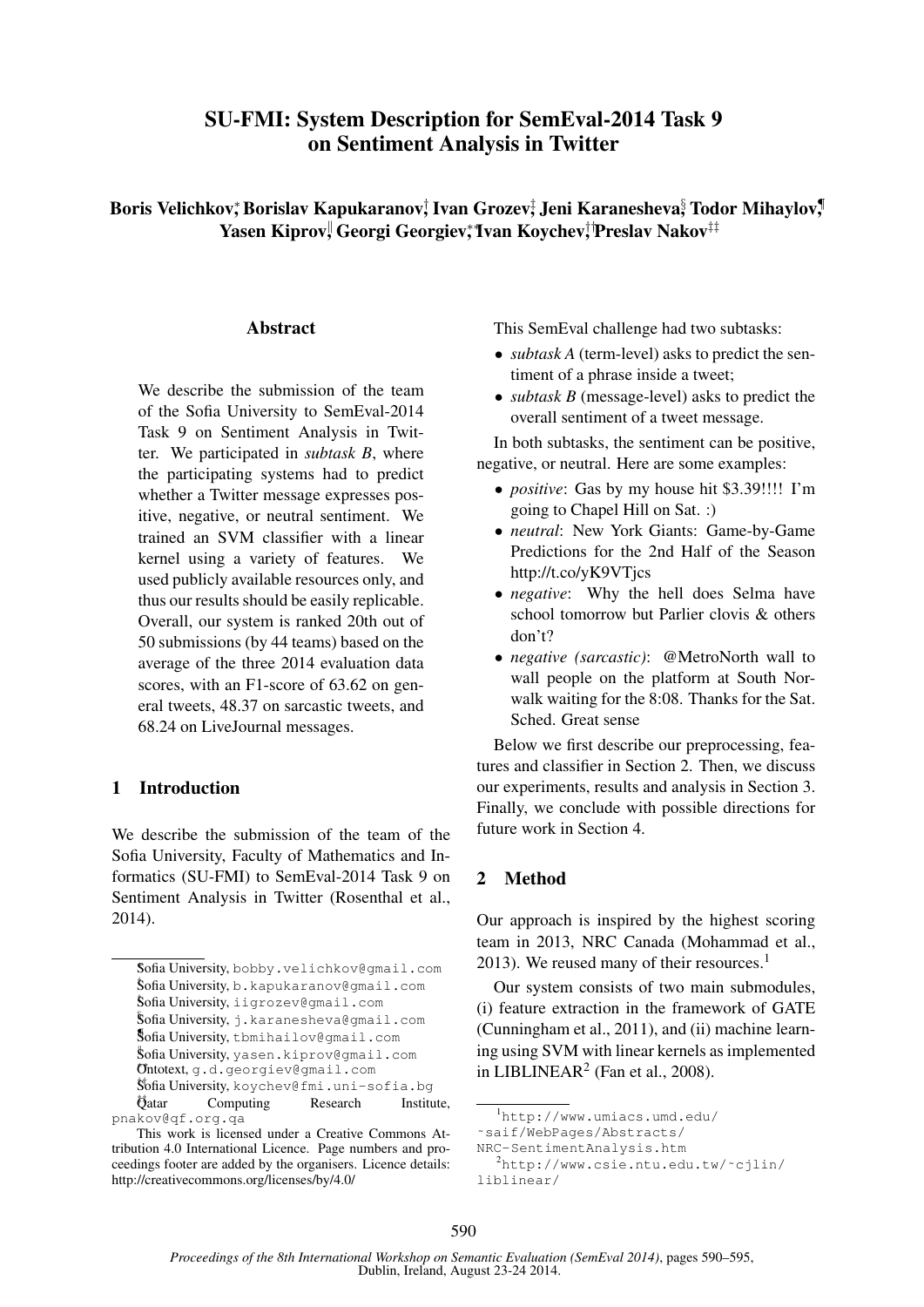## 2.1 Preprocessing

We integrated a pipeline of various resources for tweet analysis that are already available in GATE (Bontcheva et al., 2013) such as a Twitter tokenizer, a sentence splitter, a hashtag tokenizer, a Twitter POS tagger, a morphological analyzer, and the Snowball<sup>3</sup> stemmer.

We further implemented in GATE some shallow text processing components in order to handle negation contexts, emoticons, elongated words, all-caps words and punctuation. We also added components to find words and phrases contained in sentiment lexicons, as well as to annotate words with word cluster IDs using the lexicon built at  $CMU<sub>1</sub><sup>4</sup>$  which uses the Brown clusters (Brown et al., 1992) as implemented<sup>5</sup> by (Liang, 2005).

# 2.2 Features

## 2.2.1 Sentiment lexicon features

We used several preexisting lexicons, both manually designed and automatically generated:

- Minqing Hu and Bing Liu opinion lexicon (Hu and Liu, 2004): 4,783 positive and 2,006 negative terms;
- MPQA Subjectivity Cues Lexicon (Wilson et al., 2005): 8,222 terms;
- Macquarie Semantic Orientation Lexicon (MSOL) (Mohammad et al., 2009): 30,458 positive and 45,942 negative terms;
- NRC Emotion Lexicon (Mohammad et al., 2013): 14,181 terms with specified emotion.

For each lexicon, we find in the tweet the terms that are listed in it, and then we calculate the following features:

- Negative terms count;
- Positive terms count:
- Positive negated terms count;
- Positive/negative terms count ratio;
- Sentiment of the last token;
- Overall sentiment terms count.

```
3http://snowball.tartarus.org/
  4http://www.ark.cs.cmu.edu/TweetNLP/
cluster_viewer.html
  5http://github.com/percyliang/
brown-cluster
```
We further used the following lexicons:

- NRC Hashtag Sentiment Lexicon: list of words and their associations with positive and negative sentiment (Mohammad et al., 2013): 54,129 unigrams, 316,531 bigrams, 480,010 pairs, and 78 high-quality positive and negative hashtag terms;
- Sentiment140 Lexicon: list of words with associations to positive and negative sentiments (Mohammad et al., 2013): 62,468 unigrams, 677,698 bigrams, 480,010 pairs;
- Stanford Sentiment Treebank: contains 239,231 evaluated words and phrases. If a word or a phrase was found in the tweet, we took the given sentiment label.

For the NRC Hashtag Sentiment Lexicon and the Sentiment140 Lexicon, we calculated the following features for unigrams, bigrams and pairs:

- Sum of positive terms' sentiment;
- Sum of negative terms' sentiment;
- Sum of the sentiment for all terms in the tweet;
- Sum of negated positive terms' sentiment;
- Negative/positive terms ratio;
- Max positive sentiment;
- Min negative sentiment;
- Max sentiment of a term.

We used different features for the two lexicon groups because their contents differ. The first four lexicons provide a discrete sentiment value for each word. In contrast, the following two lexicons offer numeric sentiment scores, which allows for different feature types such as sums and min/max scores.

Finally, we manually built a new lexicon with all emoticons we could find, where we assigned to each emoticon a positive or a negative label. We then calculated four features: number of positive and negative emoticons in the tweet, and whether the last token is a positive or a negative emoticon.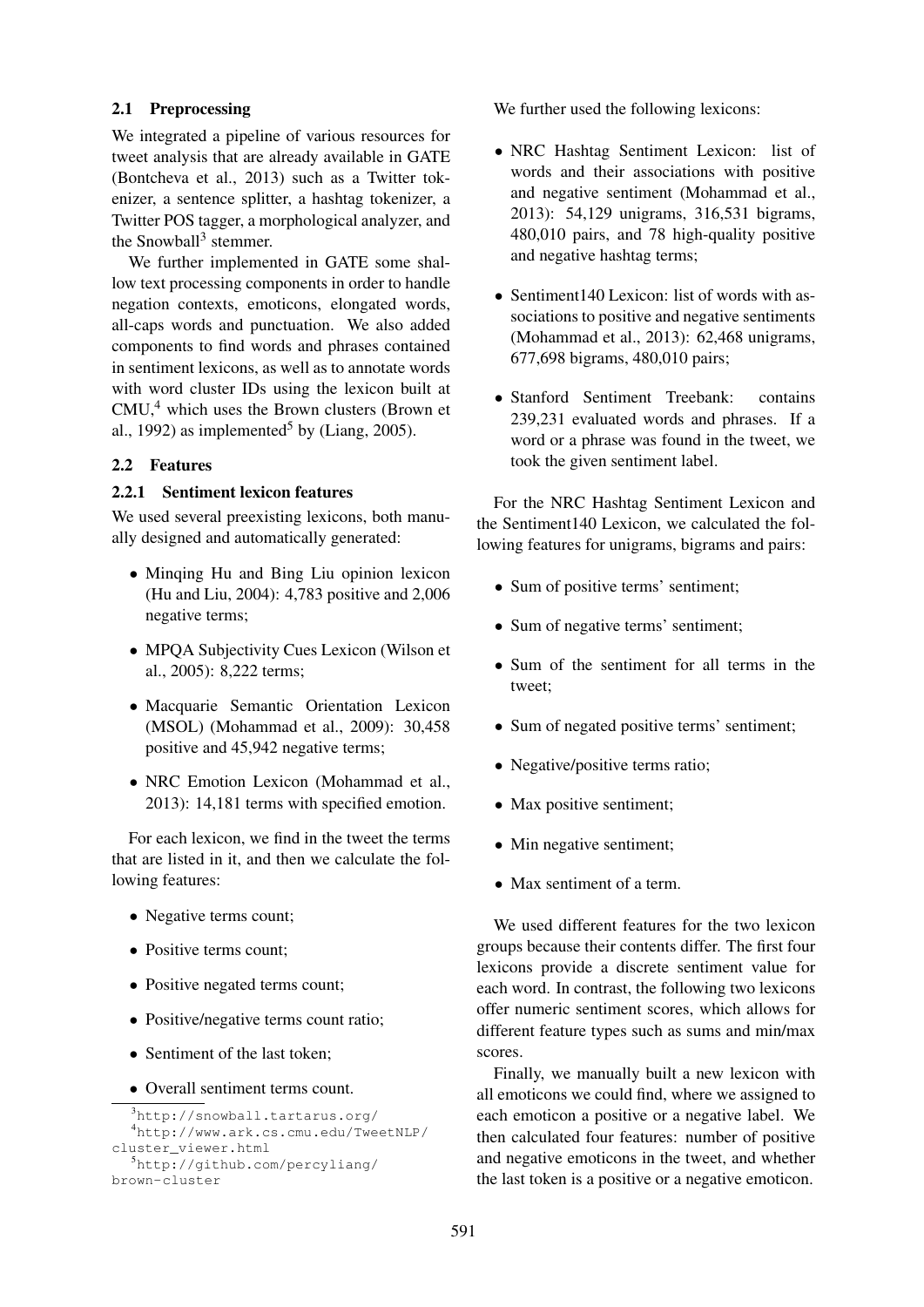#### 2.2.2 Tweet-level features

We use the following tweet-level features:

- All caps: the number of words with all characters in upper case;
- Hashtags: the number ot hashtags in the tweet;
- Elongated words: the number of words with character repetitions.

## 2.2.3 Term-level features

We used the following term-level features:

- Word *n*-grams: presence or absence of 1grams, 2-grams, 3-grams, 4-grams, and 5 grams. We add an NGRAM prefix to each  $n$ gram. Unfortunately, the  $n$ -grams increase the feature space greatly and contribute to higher sparseness. They also slow down training dramatically. That is why our final submission only includes 1-grams.
- Character  $n$ -grams: presence or absence of one, two, three, four and five-character prefixes and suffixes of all words. We add a PRE or SUF prefix to each character  $n$ -gram.
- **Negations:** the number of negated contexts. We define a negated context as a segment of a tweet that starts with a negation word (e.g., *no*, *shouldnt*) from our custom gazetteer and ends with one of the punctuation marks:  $, \ldots$ ;  $, \ldots$ ;  $\ldots$  ?. A negated context affects the n-gram and the lexicon features: we add a NEG suffix to each word following the negation word, e.g., *perfect* becomes *perfect\_NEG*.
- Punctuation: the number of contiguous sequences of exclamation marks, of question marks, of *either* exclamation or question marks, and of *both* exclamation and question marks. Also, whether the last token contains an exclamation or a question mark (excluding URLs).
- Stemmer: the stem of each word, excluding URLs. We add a STEM prefix to each stem.
- Lemmatizer: the lemma of each word, excluding URLs. We add a LEMMA prefix to each lemma. We use the built-in GATE Morphological analyser as our lemmatizer.
- Word and word bigram clusters: word clusters have been shown to improve the performance of supervised NLP models (Turian et al., 2010). We use the word clusters built by CMU's NLP toolkit, which were produced over a collection of 56 million English tweets (Owoputi et al., 2012) and built using the Percy Liang's HMM-based implementation<sup>6</sup> of Brown clustering (Liang, 2005; Brown et al., 1992), which group the words into 1,000 hierarchical clusters. We use two features based on these clusters:
	- presence/absence of a word in a word cluster;
	- presence/absence of a bigram in a bigram cluster.
- POS tagging: Social media are generally hard to process using standard NLP tools, which are typically developed with newswire text in mind. Such standard tools are not a good fit for Twitter messages, which are too brief, contain typos and special wordforms. Thus, we used a specialized POS tagger, TwitIE, which is available in GATE (Bontcheva et al., 2013), and which we integrated in our pipeline. It provides (i) a tokenizer specifically trained to handle smilies, user names, URLs, etc., (ii) a normalizer to correct slang and misspellings, and (iii) a POS tagger that uses the Penn Treebank tagset, but is optimized for tweets. Using the TwitIE toolkit, we performed POS tagging and we extracted all POS tag types that we can find in the tweet together with their frequencies as features.

## 2.3 Classifier

For classification, we used the above features and a support vector machine (SVM) classifier as implemented in LIBLINEAR. This is a very scalable implementation of SVM that does not support kernels, and is suitable for classification on large datasets with a large number of features. This is particularly useful for text classification, where the number of features is very large, which means that the data is likely to be linearly separable, and thus using kernels is not really necessary. We scaled the SVM input and we used L2-regularization during training.

<sup>6</sup>https://github.com/percyliang/ brown-cluster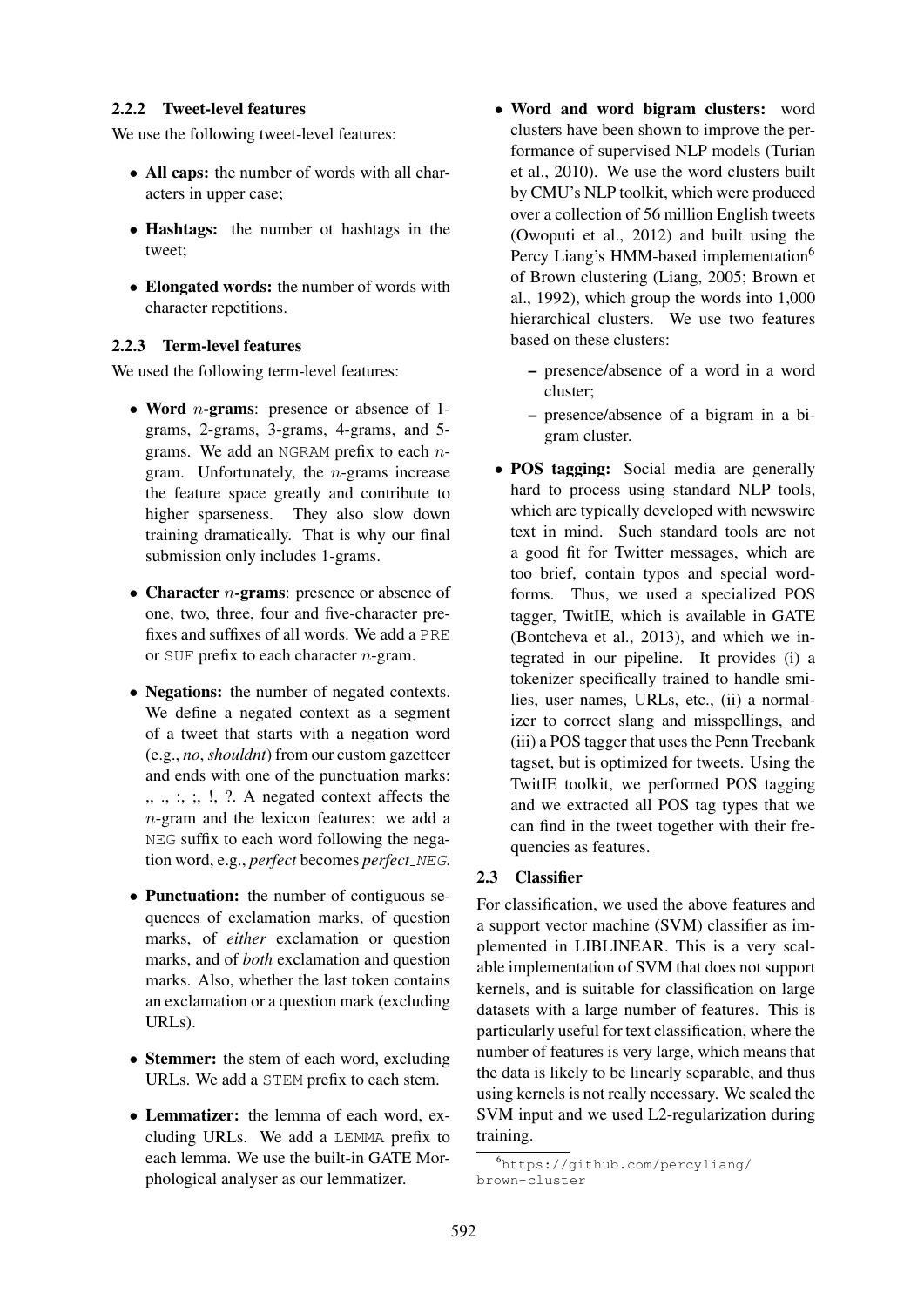## 3 Experiments, Results, Analysis

#### 3.1 Experimental setup

At development time, we trained on train-2013, tuned the C value of SVM on dev-2013, and evaluated on test-2013 (Nakov et al., 2013). For our submission, we trained on train-2013+dev-2013, and we evaluated on the 2014 test dataset provided by the organizers. This dataset contains two parts and a total of five datasets: (a) progress test (the Twitter and SMS test datasets for 2013), and (b) new test datasets (from Twitter, from Twitter with sarcasm, and from LiveJournal). We used C=0.012, which was best on development.

#### 3.2 Official results

Due to our very late entering in the competition, we have only managed to perform a small number of experiments, and we only participated in subtask B. We were ranked 20th out of 50 submissions; our official results are shown in Table 1. The numbers after our score are the delta to the best solution. We have also included a ranking among 2014 participant systems on the 2013 data sets, released by the organizers.

| <b>Data Category</b> | F1-score (best) | <b>Ranking</b> |
|----------------------|-----------------|----------------|
| tweets2014           | 63.62(6.23)     | 23             |
| sarcasm2014          | 48.34 (9.82)    | 19             |
| LiveJournal2014      | 68.23 (6.60)    | 21             |
| tweets2013           | 60.96 (9.79)    | 29             |
| SMS2013              | 61.67(8.61)     | 16             |
| $2014$ mean          | 60.07(7.55)     | 20             |

Table 1: Our submitted system for subtask B.

#### 3.3 Analysis

Tables 2 and 3 analyze the impact of the individual features. They show the F1-scores and the loss when a feature or a group of features is removed; we show the impact on all test datasets, both from 2013 and from 2014. The exception here is the *all + ngrams* row, which contains our scores if we had used the n-grams feature group.

The features are sorted by their impact on the Twitter2014 test set. We can see that the three most important feature groups are POS tags, word/bigram clusters, and lexicons.

We can further see that although the overall lexicon feature group is beneficial, some of the lexicons actually hurt the 2014 score and we would have been better off without them.

These are the Sentiment140 lexicon, the Stanford Sentiment Treebank and the NRC Emotion lexicon. The highest gain we get is from the lexicons of Minqing Hu and Bing Liu. It must be noted that using lexicons with good results apparently depends on the context, e.g., the Sentiment140 lexicon seems to be helping a lot with the LiveJournal test dataset, but it hurts the Sarcasm score by a sizeable margin.

Another interesting observation is that even though including the  $n$ -gram feature group is performing notably better on the Twitter2013 test dataset, it actually worsens performance on all 2014 test sets. Had we included it in our results, we would have scored lower.

The negation context feature brings little in regards to regular tweets or LiveJournal text, but it heavily improves our score on the Sarcasm tweets.

It is unclear why our results differ so much from those of the NRC-Canada team in 2013 since our features are quite similar. We attribute the difference to the fact that some of the lexicons we use actually hurt our score as we mentioned above. Another difference could be that last year's NRC system uses n-grams, which we have disabled as they lowered our scores. Last but not least, there could be bugs lurking in our feature representation that additionally lower our results.

#### 3.4 Post-submission improvements

First, we did more extensive experiments to validate our classifier's C value. We found that the best value for C is actually 0.08 instead of our original proposal 0.012.

Then, we experimented further with our lexicon features and we removed the following ones, which resulted in significant improvement over our submitted version:

- Sentiment of the last token for NRC Emotion, MSOL, MPQA, and Bing Liu lexicons;
- Max term positive, negative and sentiment scores for unigrams of Sentiment140 and NRC Sentiment lexicons;
- Max term positive, negative and sentiment scores for bigrams of Sentiment140 and NRC Sentiment lexicons;
- Max term positive, negative and sentiment scores for hashtags of Sentiment140 and NRC Sentiment lexicons.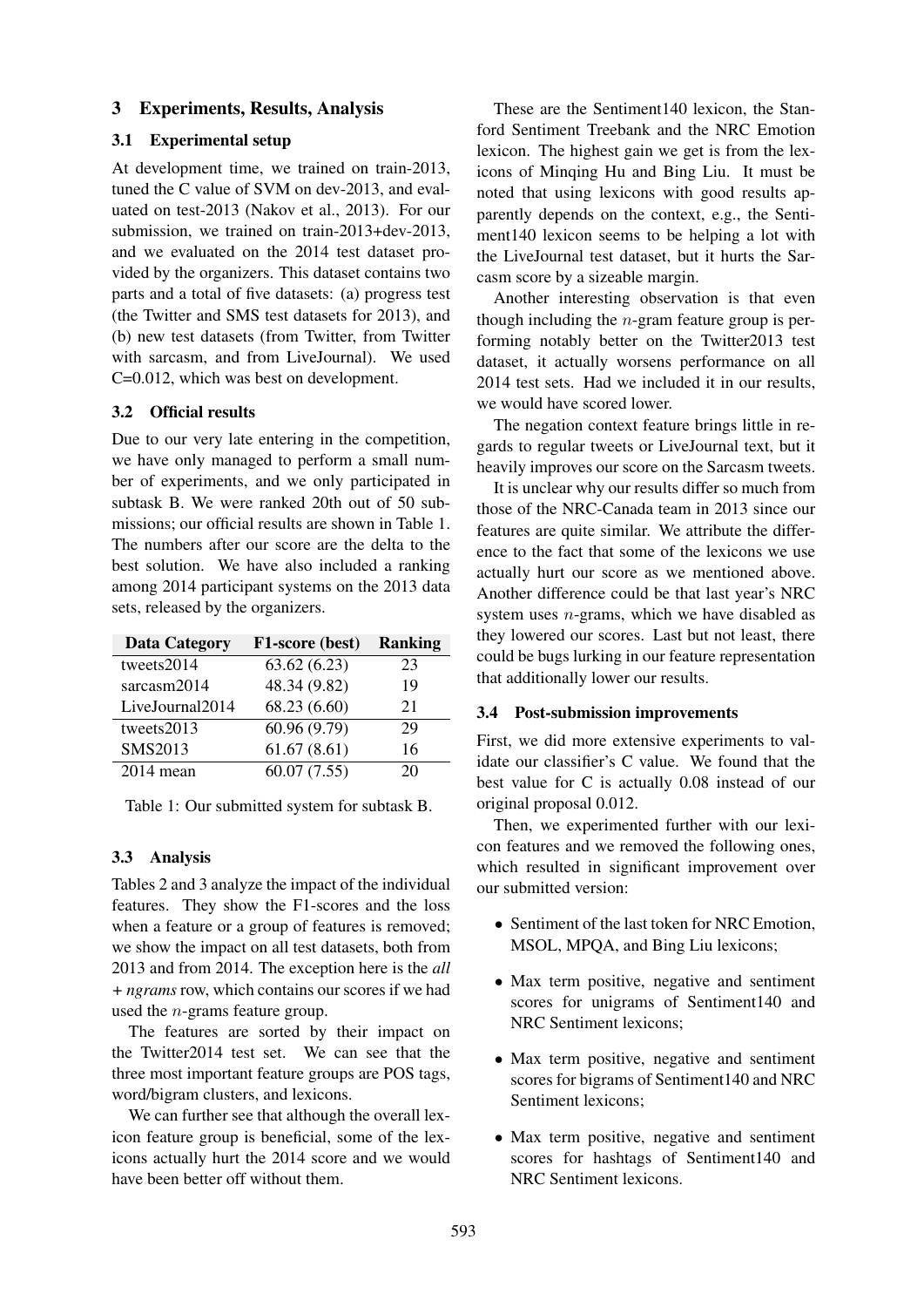| <b>Feature Diff</b> | <b>SMS2013</b> | SMS2013 delta | Twitter2013 | Twitter2013 delta |
|---------------------|----------------|---------------|-------------|-------------------|
| submitted features  | 61.67          |               | 60.96       |                   |
| no POS tags         | 54.73          | $-6.94$       | 52.32       | $-8.64$           |
| no word clusters    | 58.06          | $-3.61$       | 55.44       | $-5.52$           |
| all lex removed     | 59.94          | $-1.73$       | 58.35       | $-2.61$           |
| no Hu-Liu lex       | 60.56          | $-1.11$       | 60.10       | $-0.86$           |
| $all + ngrams$      | 61.37          | $-0.30$       | 62.22       | 1.26              |
| no NRC #lex         | 61.35          | $-0.32$       | 60.66       | $-0.30$           |
| no MSOL lex         | 61.88          | 0.21          | 61.35       | 0.39              |
| no Stanford lex     | 61.84          | 0.17          | 61.02       | 0.06              |
| no negation cntx    | 61.94          | 0.27          | 60.88       | $-0.08$           |
| no encodings        | 61.74          | 0.07          | 60.92       | $-0.04$           |
| no NRC emo lex      | 61.67          | 0.00          | 60.96       | 0.00              |
| no Sent140 lex      | 61.61          | $-0.06$       | 60.32       | $-0.64$           |

Table 2: Ablation experiments on the 2013 test sets.

| <b>Feature Diff</b> | Live, Journal | LJ delta | <b>Twitter</b> | <b>Twitter delta</b> | <b>Sarcasm</b> | Sarcasm delta |
|---------------------|---------------|----------|----------------|----------------------|----------------|---------------|
| submitted features  | 68.23         |          | 63.62          |                      | 48.34          |               |
| no POS tags         | 62.28         | $-5.95$  | 59.00          | $-4.62$              | 43.70          | $-4.64$       |
| no word clusters    | 65.08         | $-3.15$  | 59.82          | $-3.80$              | 43.96          | $-4.38$       |
| all lex removed     | 66.16         | $-2.07$  | 60.73          | $-2.89$              | 49.59          | 1.25          |
| no Hu-Liu lex       | 66.44         | $-1.79$  | 62.15          | $-1.47$              | 46.72          | $-1.62$       |
| $all + ngrams$      | 67.79         | $-0.44$  | 62.96          | $-0.66$              | 47.82          | $-0.52$       |
| no NRC # $lex$      | 66.81         | $-1.42$  | 63.25          | $-0.37$              | 47.54          | $-0.80$       |
| no MSOL lex         | 68.50         | 0.27     | 63.54          | $-0.08$              | 48.34          | 0.00          |
| no Stanford lex     | 67.86         | $-0.37$  | 63.70          | 0.08                 | 48.34          | 0.00          |
| no negation cntx    | 68.09         | $-0.14$  | 63.62          | 0.00                 | 46.37          | $-1.97$       |
| no encodings        | 68.23         | 0.00     | 63.64          | 0.02                 | 47.54          | $-0.80$       |
| no NRC emo lex      | 68.24         | 0.01     | 63.62          | 0.00                 | 48.34          | 0.00          |
| no Sent140 lex      | 67.32         | $-0.91$  | 63.94          | 0.32                 | 49.47          | 1.13          |

Table 3: Ablation experiments on the 2014 test sets.

The improved scores are shown in Table 4, with the submitted and the best system results.

| <b>Test Set</b> | New F1 | Old F1 | <b>Best</b> |
|-----------------|--------|--------|-------------|
| tweets2014      | 66.23  | 63.62  | 69.85       |
| sarcasm2014     | 50.00  | 48.34  | 58.16       |
| LiveJournal2014 | 69.41  | 68.24  | 74.84       |
| tweets2013      | 63.08  | 60.96  | 70.75       |
| SMS2013         | 62.28  | 61.67  | 70.28       |
| $2014$ mean     | 62.20  | 60.07  | 67.62       |

Table 4: Our post-submission results.

# 4 Conclusion and Future Work

We have described the system built by the team of SU-FMI for SemEval-2014 task 9. Due to our late entering in the competition, we were only ranked 20th out of 50 submissions (from 44 teams).

We have made some interesting observations about the impact of the different features. Among the best-performing feature groups were POS-tag counts, word cluster presence and bigrams, the Hu-Liu lexicon and the NRC Hashtag Sentiment lexicon. These had the most sustainable performance over the 2013 and the 2014 test datasets. Others we did not use, seemingly more context dependent, seem to have been more suited for the 2013 test sets like the n-grams feature group.

Even though we made some improvements after submitting our initial version, we feel there is more to gain and optimize. There seem to be several low-hanging fruits based on our experiments data, which could add few points to our F1-scores.

Going forward, our goal is to extend our experiments with more feature sub- and super-sets and to turn our classifier into a state-of-the-art performer.